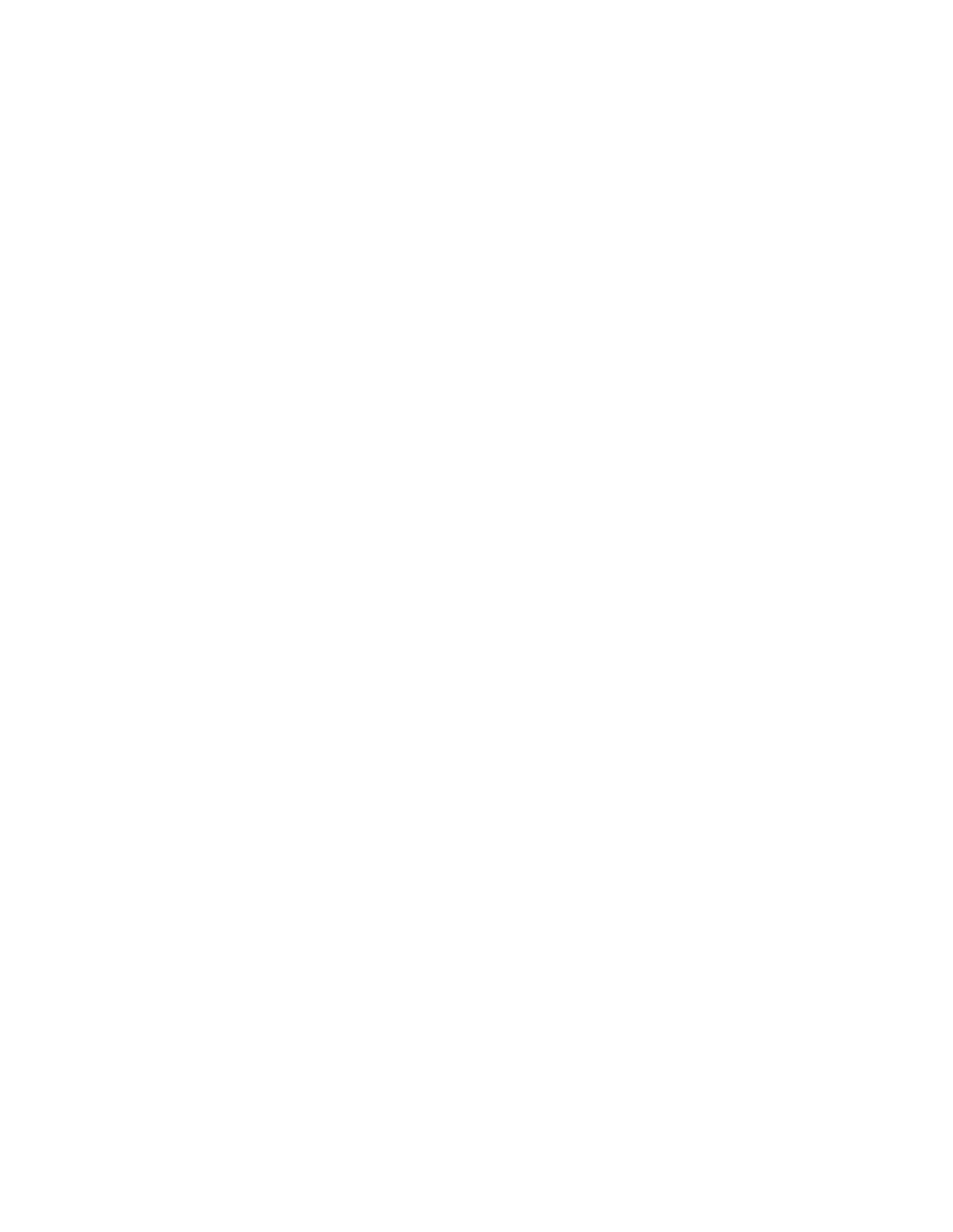## **B. UNIVERSITY ISSUED MOBILE COMMUNICATIONS DEVICE/S**

Mobile Communications Devices supplied by the University remain the property of the University and must be returned upon termination of employment, change in job responsibilities, or when requested. If an employee fails to do so, he/she will be charged for replacement equipment and all monthly charges incurred after they leave. Private purchase of University-owned equipment is prohibited.

## **C. DEPARTMENT HEAD PROCEDURES AND RESPONSIBILITIES**

The department head must obtain pre-approval for a mobile device for an eligible employee from the Bursar. Department heads will work with eligible employees to determine eligibility and the mobile communications device option from a pre-selected list of devices that best meets the needs of the University and the employee. Thereafter, department heads are responsible for ensuring that mobile communications device use conforms with established policy, and are required to re-evaluate periodically (at least annually) the continuing need for mobile communications devices assigned to their subordinates.

Eligible employees will complete a Mobile Communications Device Agreement Form (the "Agreement") in Appendix A). This form will include employee, department head, Bursar and Information Technology Services signatures with copies submitted to the employee and the original to the Information and Technology Services department. In the event an employee is terminated or otherwise becomes ineligible for the device, the department head must inform the Information and Technology Services department within three (3) business days.

## **D. INCIDENTAL PERSONAL USE**

Personal use of electronic communications resources must not adversely affect the performance of an employee's official duties or the functions of an employee's department. Incidental personal use of a University electronic communications service is allowable provided that such personal use does not violate the following circumstances:

- directly or indirectly interfere with the University's operation of electronic communications resources;
- interfere with the user's employment or other obligations to the University; or
- burden the University with noticeable incremental costs.

Noticeable incremental costs of personal use of the devices will be fully reimbursed to the University per section F.

## **E. DOCUMENTATION**

An employee who is to be provided with electronic communications equipment or services must, prior to the receipt of such resources sign a usage agreement acknowledging that primary use of the resources will be for official University business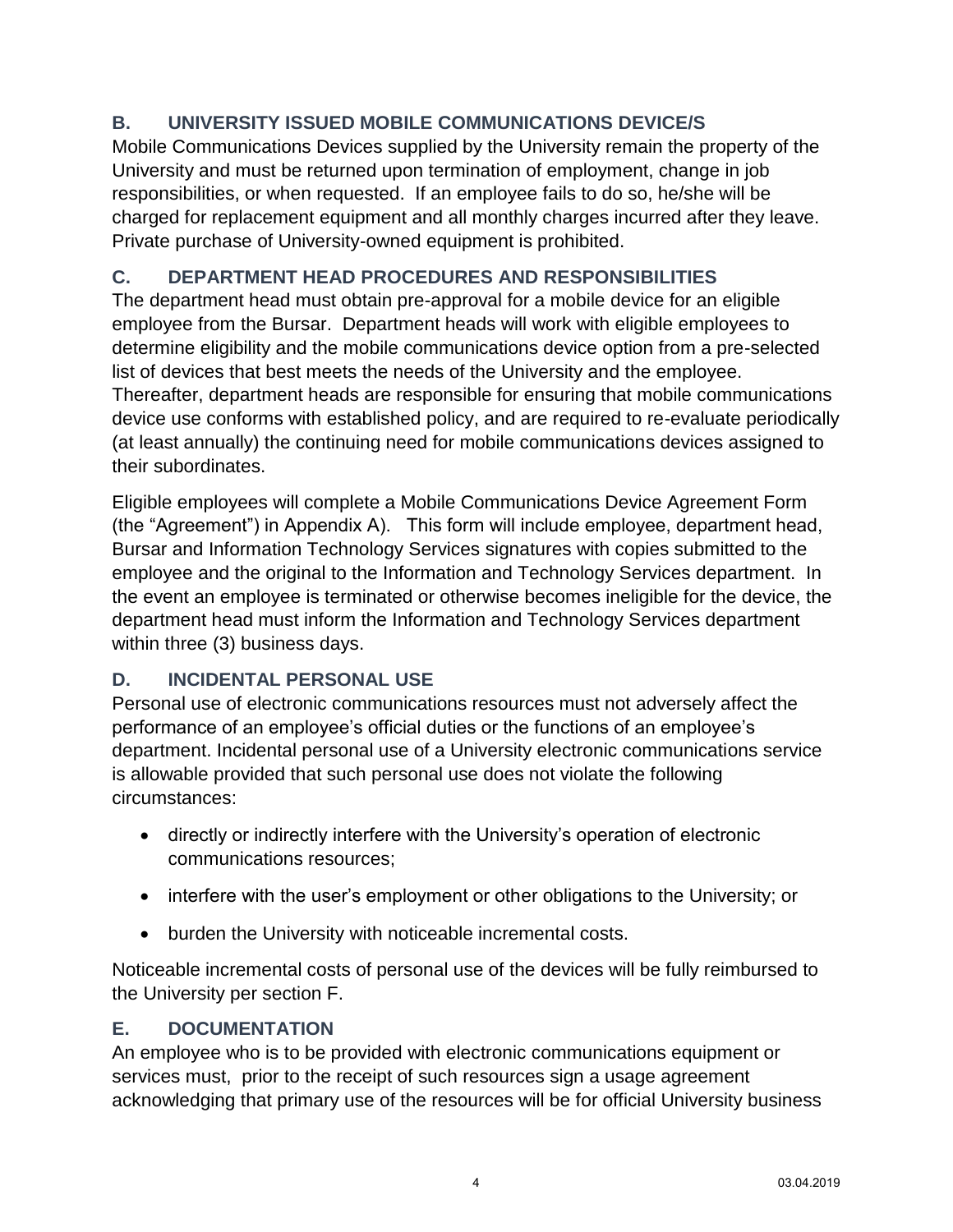and that any personal use of the resources will be incidental in nature. The Mobile Communications Device Agreement Form (the "Agreement") in Appendix A is to be used for this purpose.

## **F. REIMBURSEMENT OF PERSONAL USE**

Any noticeable incremental costs for personal use of a University-provided electronic communications resource must be reimbursed by the employee furnished with the resource.

With respect to cellular devices, it is the responsibility of the employee to reimburse the University for non-incidental, personal calls reported on statements billed to the University. When the employee exceeds the package minutes under a cellular phone contract, the University will be reimbursed for any personal calls associated with the excess minutes at the excess-minute rate.

University guidelines and procedures must utilize similar mechanisms to recover costs associated with the non-incidental personal use of other electronic communications resources where there are statements billed to the University that provide sufficient detail to identify such personal use.

## **G. ROAMING/TRAVEL CONSIDERATIONS**

University employees who require internet access for business purposes while travelling will be reimbursed for these charges through the standard Expense Reimbursement form process so long as charges are for short term internet services and are submitted as part of a lodging receipt. The University will not reimburse employees for roaming charges. To avoid roaming charges, employees should add international calling plans before beginning international business travel. Should an employee be asked by their respective manager to bring their University owned device on a planned vacation, a roaming package should be added to the device prior to the beginning of travel. If the employee takes the University owned device while on vacation and adds a roaming package but it is not requested by their manager, the cost of the roaming package and any excesses charges incurred during the trip will need to be reimbursed to the University no later than [45 days] after the end of the month in which the charges are incurred.

## **H. HOME INTERNET**

Departments are prohibited from establishing any arrangements for reimbursement of home internet charges. It is the University's intention to phase out the reimbursement of internet connectivity and cable connectivity in employee residences by May 1, 2018.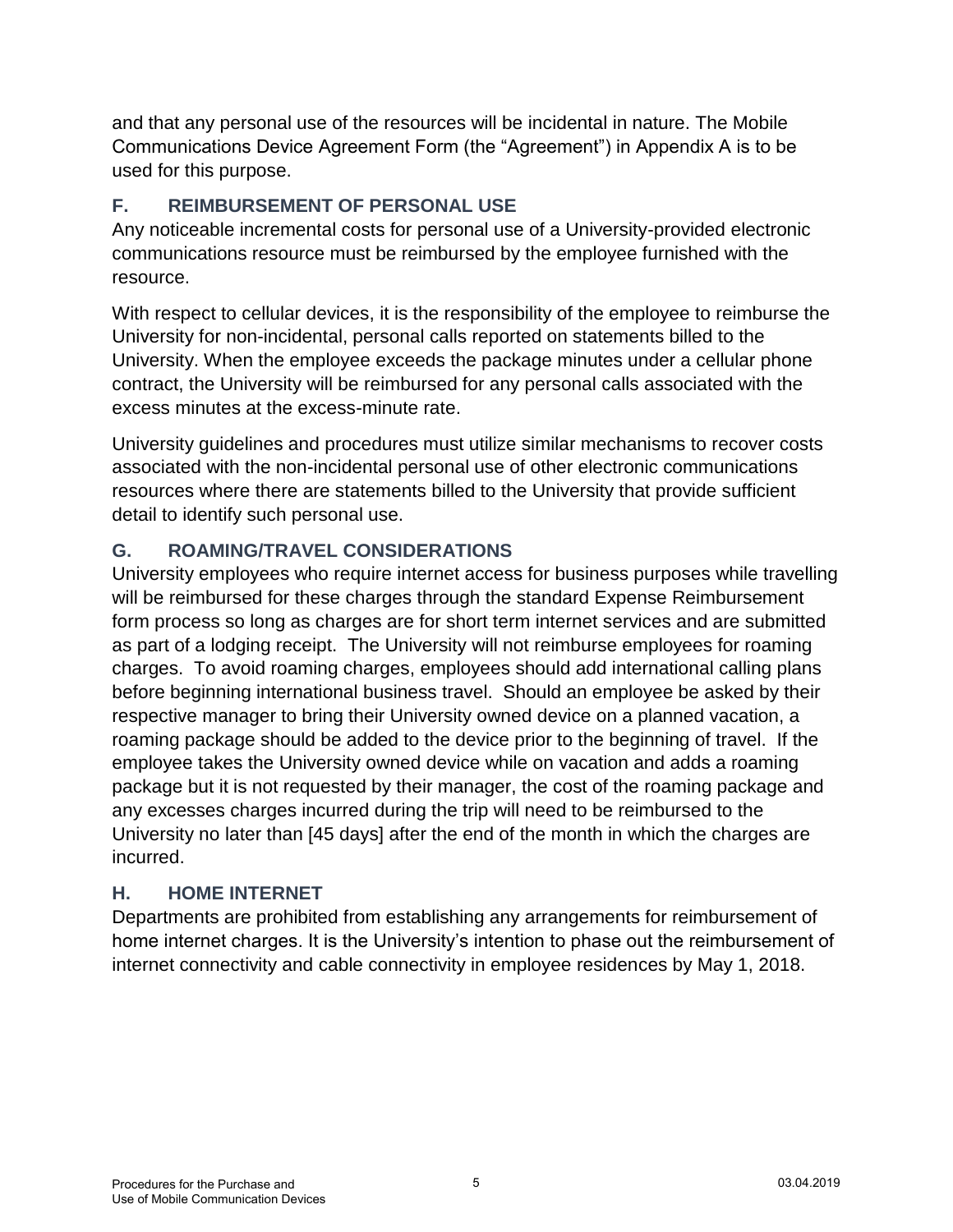# EMPLOYEE RESPONSIBILITIES

When utilizing mobile communication devices for University business, or personal use, employees have the following responsibilities:

## **A. GENERAL USE**

Employees are responsible for the safekeeping, care and use of the cell phone and attachments assigned to them.

- Replacing lost or damaged equipment due to negligence may be at the employee's expense.
- Employees utilizing PDAs or similar devices that store electronic files, data, email messages or other potentially sensitive university data are required to notify Information and Technology Services within 24 hours of the loss or theft of their device. If theft is suspected on the campus, employees must file a police report with Campus Police to ensure Victoria University's interest in preserving confidential information is respected.
- Employees to whom cellular phones have been provided are responsible for the security and maintenance of the phones and must promptly report any damage, theft, or vandalism to Information and Technology Services.
- Cellular telephones may not be used to defame, harass, intimidate, or threaten any other person. Employees are prohibited from using their University-provided cell phones in any illegal, illicit or offensive manner.

## **B. SAFETY**

 Where the use of a mobile device might create or appear to create a hazard, users must avoid using the device. Using a cell phone while driving is not permitted. If an employee must use the phone he/she should pull over to a safe location or use a hands-free device.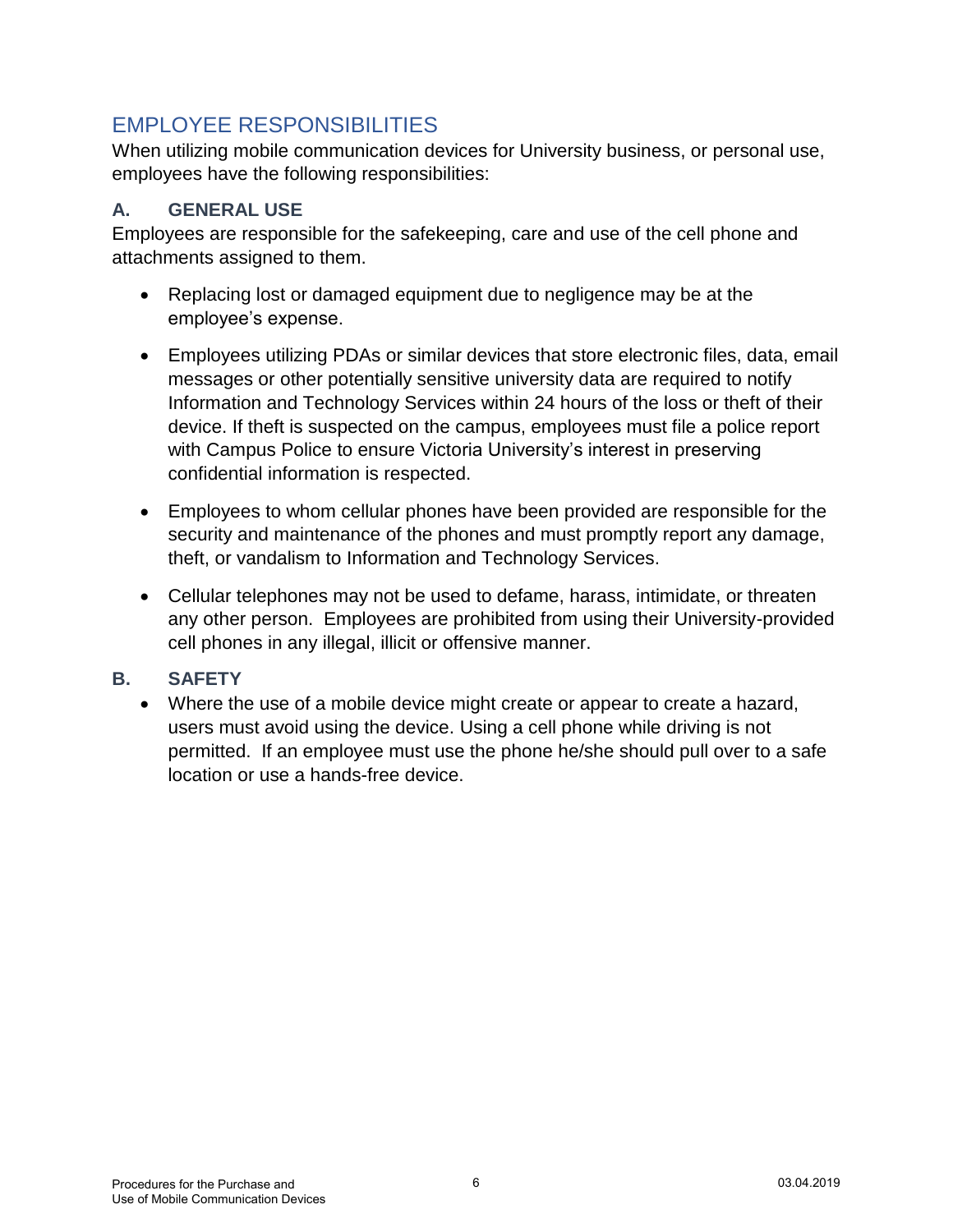## APPENDIX A

See next page for Mobile Communications Device Agreement Form.